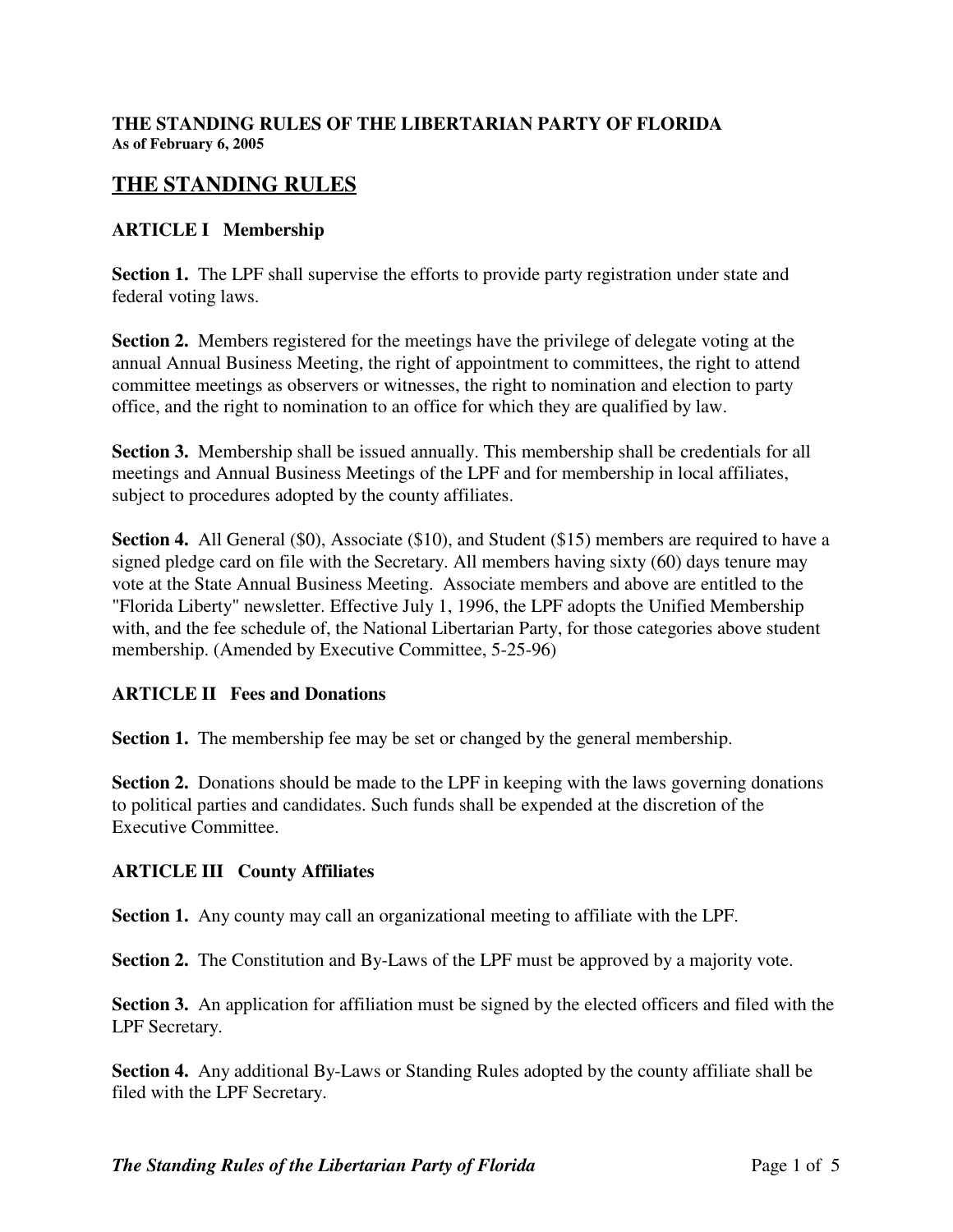**Section 5.** The petition to affiliate should list members of the LPF paying dues.

**Section 6.** No county affiliate shall endorse a candidate for state-wide office who has opposition by a candidate endorsed or nominated by the LPF.

**Section 7.** The county affiliate may petition the LPF or its officers or committees on any political matter.

## **ARTICLE IV Election of Officers, Directors, Candidates**

**Section 1.** All candidates for office and political office may be asked to confirm certain basic principles before the convention. This may be delegated to the Nominating Committee for candidates for party office (including Delegates to the National Convention of the Libertarian Party and Presidential Electors) and to the Electoral Victory Committee for Candidates for political office, and includes confirming that they are members of the State Party and registered to vote in the state as Libertarians. (Passed by the Executive Committee 1-16-93, delineating 2 committees, Executive Committee, 7-10-93, amended by the Executive Committee 3-6-96 and 7- 27-96)

**Section 2.** All candidates for officers, directors, and political office shall file intention forms with the nominating committee or with the secretary as nominated from the floor. These will be provided by the committee.

**Section 3.** Such forms should be on file before the Executive Committee names a person to fill the vacancy.

**Section 4.** Candidates nominated must be able to serve if elected.

**Section 5.** Delegates and Alternates to the National Convention of the Libertarian Party, not otherwise elected at an LPF convention, may be designated by a majority vote of those members of the LPF Executive Committee in attendance at the National Convention. (Passed by the Executive Committee, 6-5-96)

## **ARTICLE V Executive Committee Meetings**

**Section 1.** The Executive Committee shall meet at such time and place as directed by the Chairperson, or at the written request of one-third or more of the Executive Committee, or by the written request of a county affiliate. Notice shall be given in such manner to insure a quorum.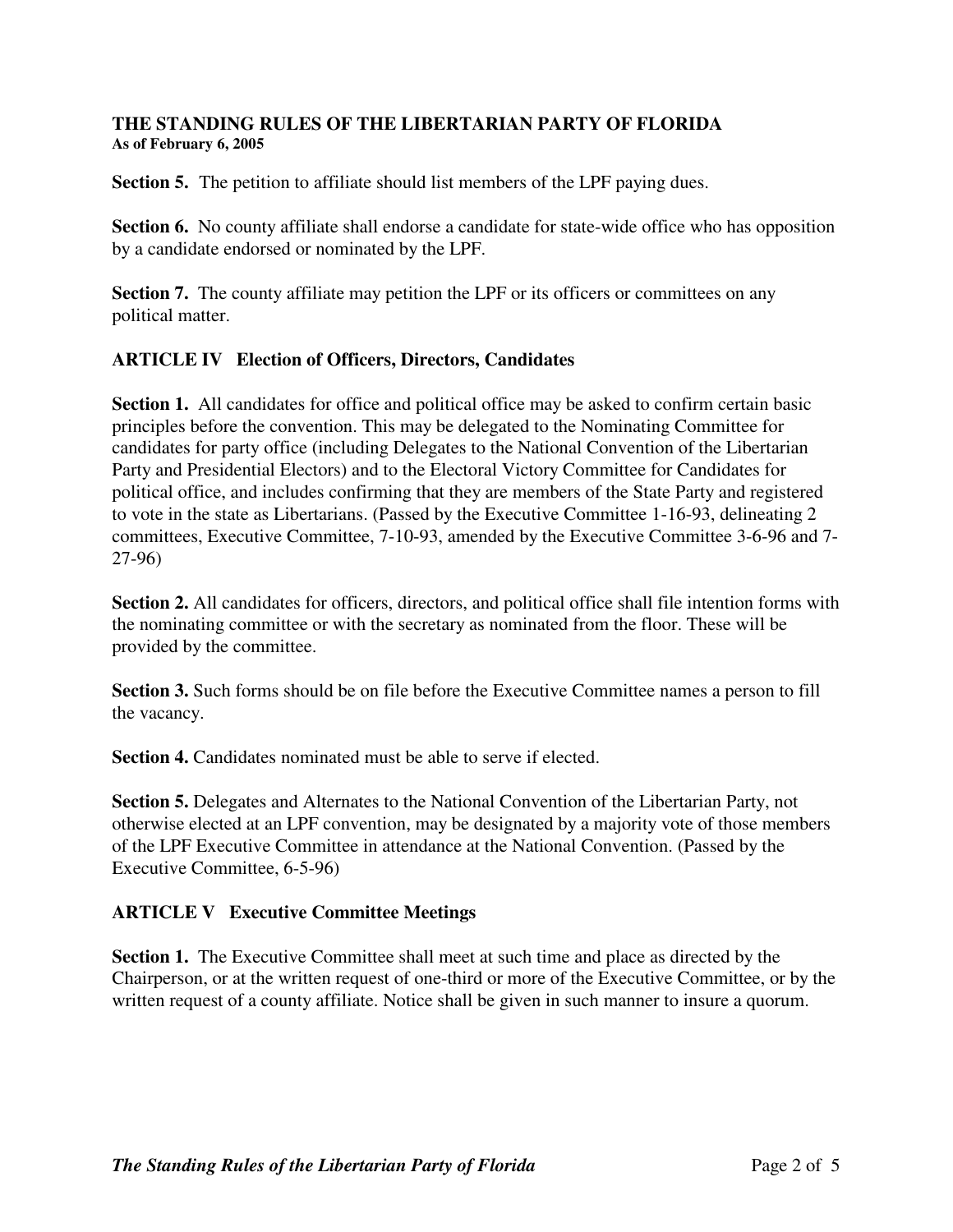**Section 2.** The Executive Committee may without meeting, conduct business by communication, voting on questions put to them by or with the approval of the Chairperson. Such vote shall be kept by the Secretary until the next meeting and then such vote shall be incorporated in the minutes. A majority vote of the committee shall prevail. If a majority of affirmative votes is not recorded within fifteen (15) days, the question will have failed to pass. (Amended by the Executive Committee, 7-10-93)

**Section 3.** Proxy voting shall not be allowed, but members can vote on specific questions by written notice. Voting by telephone can be conducted if no objection is raised.

**Section 4.** The Executive Committee, after review with the affiliate concerned, may, by a twothirds vote, suspend the affiliation of a county party, a member of the party, or an officer or director of the Executive Committee.

**Section 5.** The immediate past Chairperson shall serve on the Executive Committee and be entitled to all due notices, but shall not have the right to vote unless entitled to vote because of election to another Executive committee position. (Amended by the Executive Committee, 7-10- 93)

**Section 6.** Nonattendance of a member at three (3) meetings per term can be construed by the Executive Committee as resignation of that member and grounds for replacement by the Executive Committee until the next annual meeting of the party. (Passed by the Executive Committee, 10-4-92)

## **ARTICLE VI Convention Rules**

**Section 1.** A minority report may be made by two members or 10% of the committee on any plank of the platform or changes under the Rules Committee. There shall be a limit of two minority reports on any one of the items. The highest number of votes shall determine the rank of the reports.

**Section 2.** The Chairperson of the committee shall decide the order of business and the appearance of persons before the committee.

## **ARTICLE VII Statement of Principles, Platform and Policy**

**Section 1.** The Statement of Principles of the party and Platform of the Libertarian Party may be ratified by the LPF.

**Section 2.** A supplement party platform for Florida politics may be presented to any annual convention.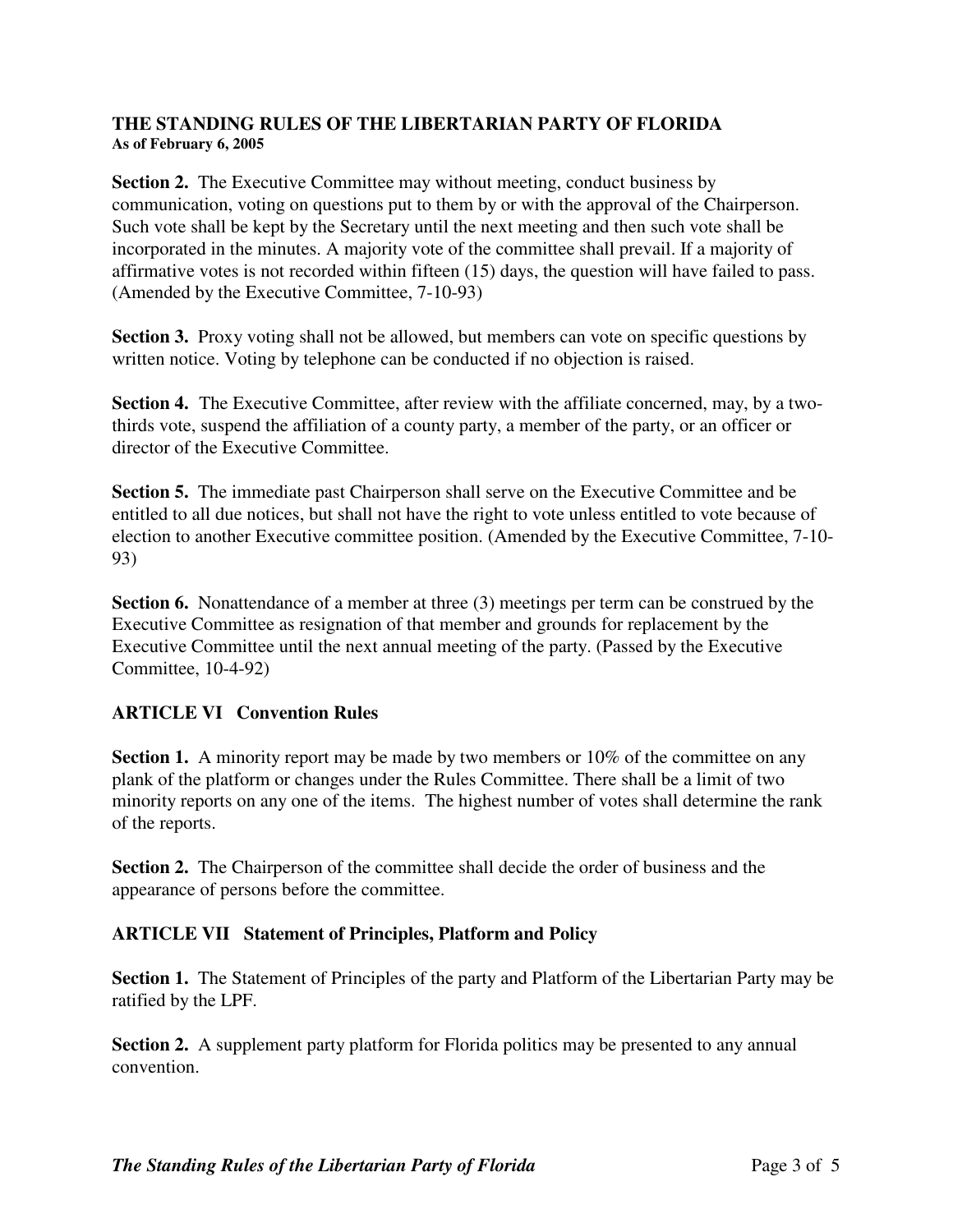**Section 3.** The LPF may adopt resolutions to present to the National Libertarian Party convention.

**Section 4.** The affiliates reserve the right to adopt local platforms.

**Section 5.** A vote of two-thirds of the general membership shall be required to veto the Statement of Principles and subject the LPF to suspension from the National Party.

**Section 6.** A vote of two-thirds of the general membership shall be required before the LPF will not actively support the National platform or candidate.

## **ARTICLE VIII Spokesmanship**

**Section 1.** The Chairperson shall speak for and at the direction of the Executive Committee and the Party.

**Section 2.** Persons speaking for the LPF shall have the express approval of the Chairperson or reserve their comments to personal comments.

**Section 3.** Candidates may only publicly label themselves as Libertarian candidates after being nominated by the convention or after receiving conditional approval from the appropriate state or county Executive Committee. (Approved by the Executive Committee, 1-12-92)

## **ARTICLE IX Annual Convention Agenda**

**Section 1.** The Executive Committee shall manage all conventions.

**Section 2.** Any members may request the Executive Committee to include on the agenda any item. Such request shall be in writing to the Chairperson thirty (30) days prior to the convention, or within seven (7) days following the announced date and place of the convention, whichever is closest to the convention date.

**Section 3.** The agenda must include all items required by the By-Laws and Standing Rules.

**Section 4.** The Rules Committee may establish and publish convention rules to supplement existing requirements and Standing Rules. The Chairperson may exercise this right unless onethird of the delegates object.